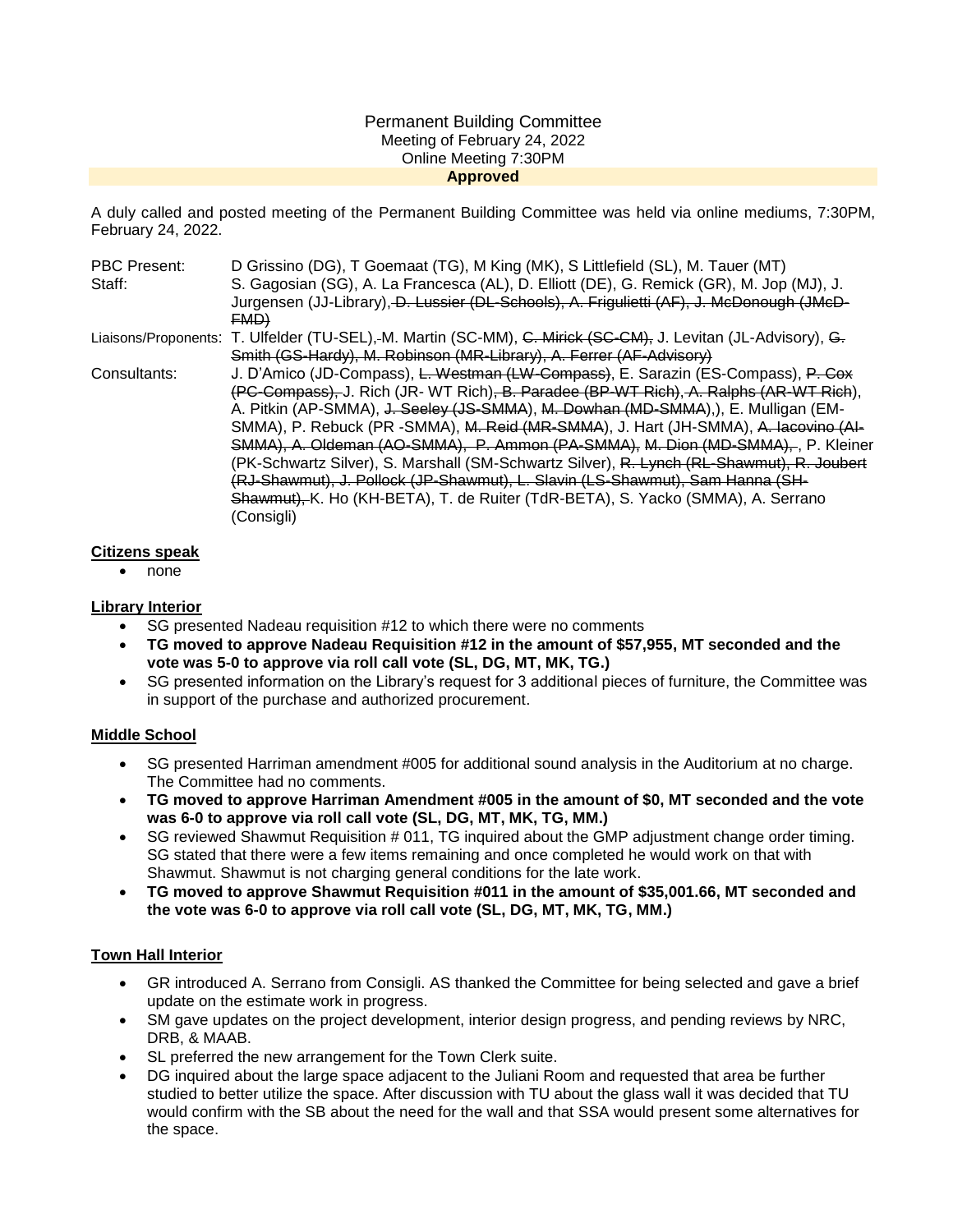- The exterior mechanical equipment was discussed. SSA presented a fenced area for the condensers and discussed the dimensions of those and the generator. After viewing the models of the front and back, DG said to aggressively screen the front to virtually block the equipment from view and to have a lighter approach for the back to which the Committee agreed.
- TG requested that TU have his board sign off on the DD before proceeding with CD. TU agreed and the project team will present.

# **Hunnewell School**

- ES presented the WTR proposal for having WTR's Exec. PM full time instead of 3/4 time which will be a GMP reallocation from post GMP signing buyout savings. The Committee thought this was prudent given the demanding schedule and asked that this be put into a contract amendment.
- AP reviewed the site sign. The Committee requested that the floor plan be replaced with an interior view of a classroom.

## **Hardy School**

- AP & EM presented the exterior reviewing fenestration, brick patterns, and brick color.
- DG commented that the patterning of the brick seemed effective but encouraged spreading it out on the entire South gym wall utilizing potential raking sunlight to enhance the texture and did not feel that the West wall was worth the expense. He had similar comments for the Tower.
- MT inquired about climbing potential on brick pattern, AP replied that there was only a 3/8" projection. DG also said that spreading out the pattern would alleviate the condition.
- DG asked about the reasoning for phenolic panels at the Southeast classroom projection, AP stated that it was a layering strategy to express the mass and function.
- AP & EM stated that the window frames would be the same color and that model had to be further developed to express that.
- SL expressed concern over the high windows and amount of glass in the Kindergarten rooms compared to other classrooms due to grading issues caused by the removal of the retaining wall. After discussion, the Committee requested that this be studied to include a potential partial retaining wall to enable the windows to be the same dimension as throughout the rest of the building. SL discussed how the Hunnewell KCR windows were made into something special but Hardy doesn't seem to be getting the same focus.
- Three options for brick color were presented, after discussion the Committee requested larger samples of options A & B with a tonal blend within the color.
- AP informed the Committee that the Principal was determining which items from the existing building the School would like to incorporate into the new building. PBC requested a list and locations for review. Initial focus was on the weather vane on top of the dome.
- SY presented the interior design progress reviewing the corridor treatment, Media Center, Cafeteria, and Gym.
- SL asked about carpet in the small group where it was rubber at Hunnewell. SY thought this was more appropriate for the specific user group in this school but will discuss with educators.
- TG commented that the Media Center seems cavernous and out of scale, SL suggested creating some more intimate spaces. SMMA to study.
- SL expressed concern over noise migrating through the open stair from the Cafeteria, SMMA will study with acoustical consultant.
- MM inquired about the quiet dining walls and expressed a concern over full visibility of the wall facing the Cafetorium. SMMA will get feedback from the educators.
- SMMA will continue to meet with school and return with further developed plans and images.
- The PSI Application was discussed at length by the Committee. The Committee felt that there was no clear recommendation but did not disagree with the reasons for the Traffic Consultant changing their approach. The Traffic Consultant feels the traffic light will enhance safety but adversely impact Weston Road traffic. The intersection meets one of the warrants which under Mass DOT would not satisfy the requirements for the use of a traffic light. The road is not under Mass DOT but there's a question of Town liability and what standard if any prevails. The Committee felt that this whole situation was driven by the letter received from several Town Departments that should have been part of the PSI review and was not the proper strategy for reviewing this type of element. The Committee decided to submit the PSI